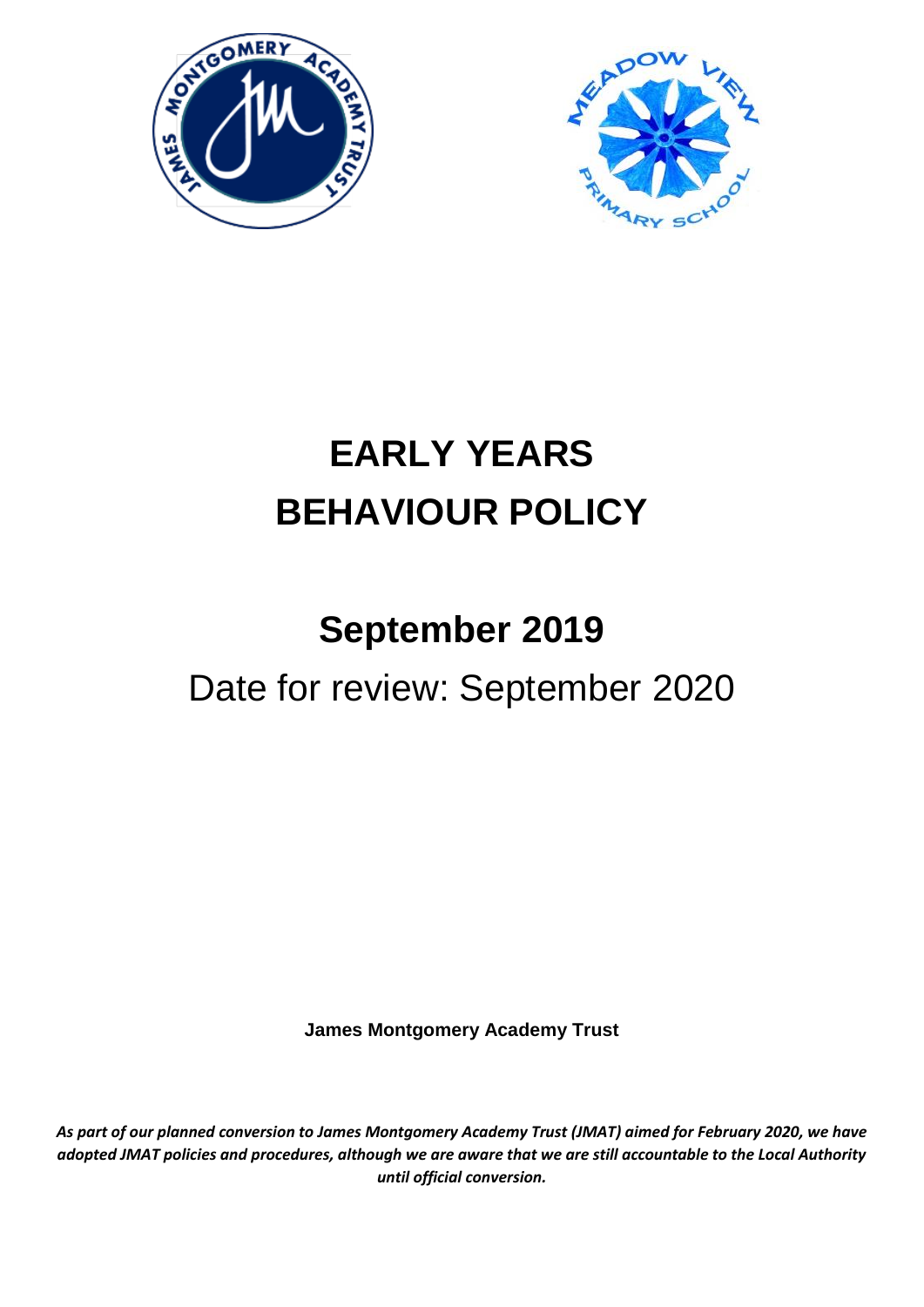## **Statement of Intent**

In the James Montgomery Academy Trust (JMAT) Early Years Foundation Stage, children are still learning about boundaries and what is acceptable in terms of behaviour. We teach tolerance and patience to help our pupils develop into kind and well behaved members of society.

The general principles of behaviour at this stage of learning and development are as follows:

- Keep your hands and feet to yourself.
- Do not hit.
- Speak nicely to others.
- Do not shout.
- Do not run inside.
- Sit quietly and listen when a teacher tells you to.
- Look after the equipment in the classroom.
- Share.
- Take turns.
- Use the toilets as they are meant to be used.

## **Responsibilities**

- The Local Governing Body (LGB) has overall responsibility for the implementation of the Early Years Behaviour Policy of each Foundation Stage in the JMAT.
- The LGB has overall responsibility for ensuring that the physical Early Years Behaviour Policy, as written, does not discriminate on any grounds, including but not limited to: ethnicity/national origin, culture, religion, gender, disability or sexual orientation.
- The LGB has responsibility for handling complaints regarding this policy as outlined in the JMAT's complaints policy.
- The Head of School/headteacher will be responsible for the day-to-day implementation and management of the Early Years Behaviour Policy
- Staff, including teachers, support staff and volunteers, will be responsible for following the Early Years Behaviour Policy.

## **Behaviour under the principles of the Early Years Foundation Stage**

#### **A unique child:**

- Every child is a unique, competent learner and they deserve to be respected and treated positively.
- Children develop in individual ways and at varying rates and they will have different personalities, however, every pupil should follow the principles of good behaviour.
- Children's attitudes are fluid and can be influenced by others and so as teachers, we should use our influence carefully to ensure that pupils grow to be tolerant and happy individuals.

#### **Positive relationships:**

- Children learn to be strong, independent individuals by developing secure relationships with teachers and peers alike. Pupils will respond to behaviour that they are exposed to and so all pupils should be treated with kindness and respect.
- Teachers and other staff members should try as much as possible to be positive, directing pupils towards correct behaviour, rather than using negative language to prohibit undesirable behaviour.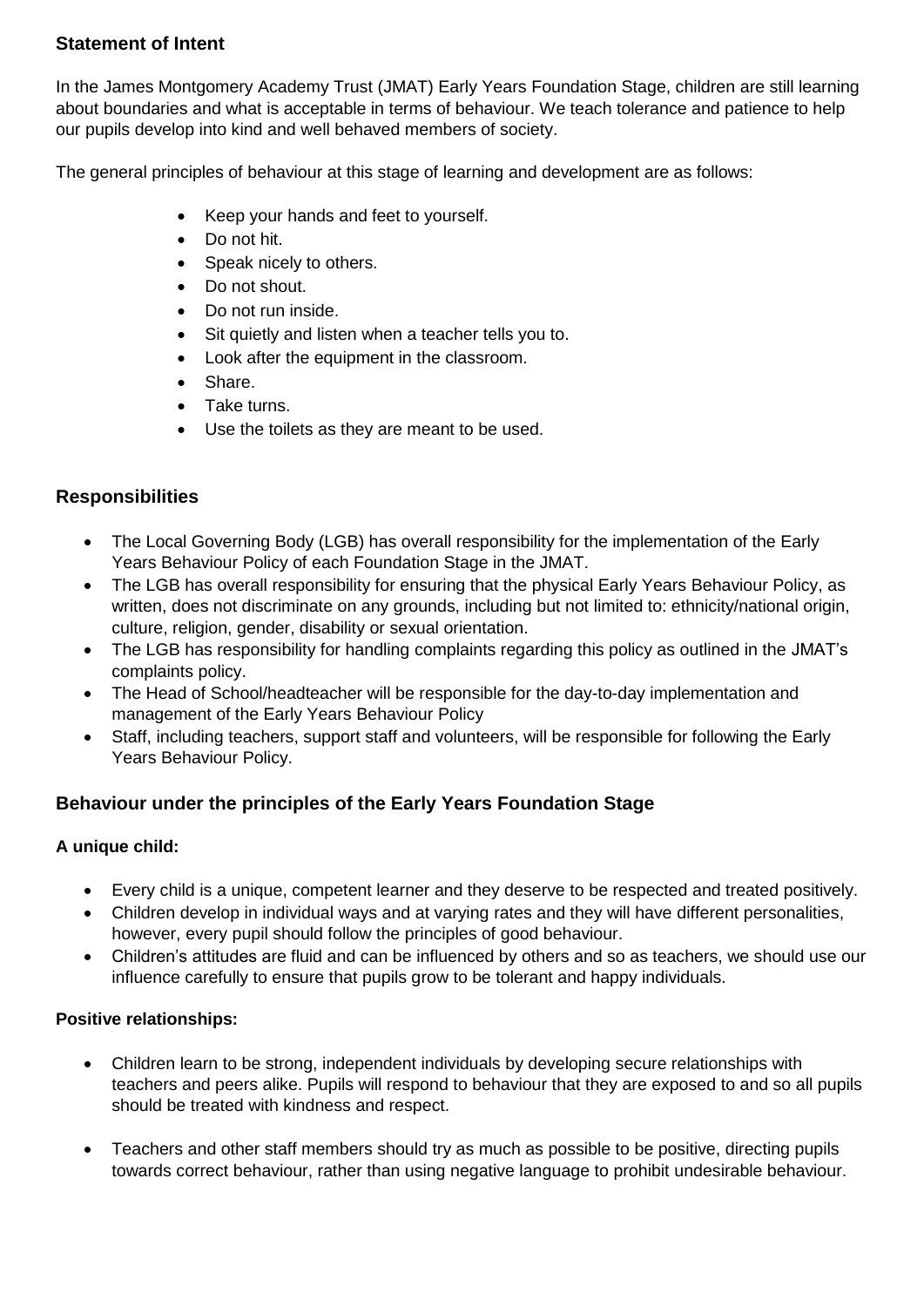#### **Enabling environments**:

 The learning and play environments are vital for supporting and extending a child's development and within the rules are guidelines for respecting the environment and equipment inside the classroom and in the outdoor environment.

#### **Learning and development:**

- The Foundation Stage is organised in a way that encourages children to explore and learn safely.
- Good behaviour in the learning environment is important for the safe running of the school/setting and some types of behaviour could be dangerous for other children.

#### **Discipline**

Discipline operates through reward and praise in the first instance to promote confidence and discourage bad behaviour.

Minor matters will be dealt with by the adult in charge with an expression of disapproval, after which the pupil will be reminded of the rules.

Pupils will always be asked to apologise to the person they have wronged.

Pupils may be asked to go to a different area of the FS provision.

Pupils may be asked to sit in "time-in" to think about what they have done with an adult. The timescales for this type of action are dependent on the child's age.

Where a pattern of unacceptable behaviour is identified, a behaviour chart will be used, providing that the pupil understands what it is for.

If there is a pattern of unacceptable behaviour, they will be closely monitored and rewarded for positive behaviour during lessons.

#### **Extreme or serious behaviour incidents**

If there is a case of serious or extreme behaviour, such as bad language or physical violence, teaching staff will record the incident and the pupil will be disciplined using a "time in".

If a pattern of extreme or serious behaviour is identified, the pupil will be referred to the Head of School/headteacher and a parental meeting will be set up.

#### **Parents and carers**

Parents and carers are responsible for the behaviour and well-being of their children whilst in their care upon school grounds.

Parents and carers will be informed of their child's behaviour as appropriate to the incident.

If children regularly fight, be insolent or bully others, parents will be informed.

#### **Monitoring, Evaluation and Policy review**

The policy will be promoted and implemented throughout the JMAT schools.

This policy will be assessed for its implementation and effectiveness **annually** by the **DSL** and the **Safeguarding Director.**